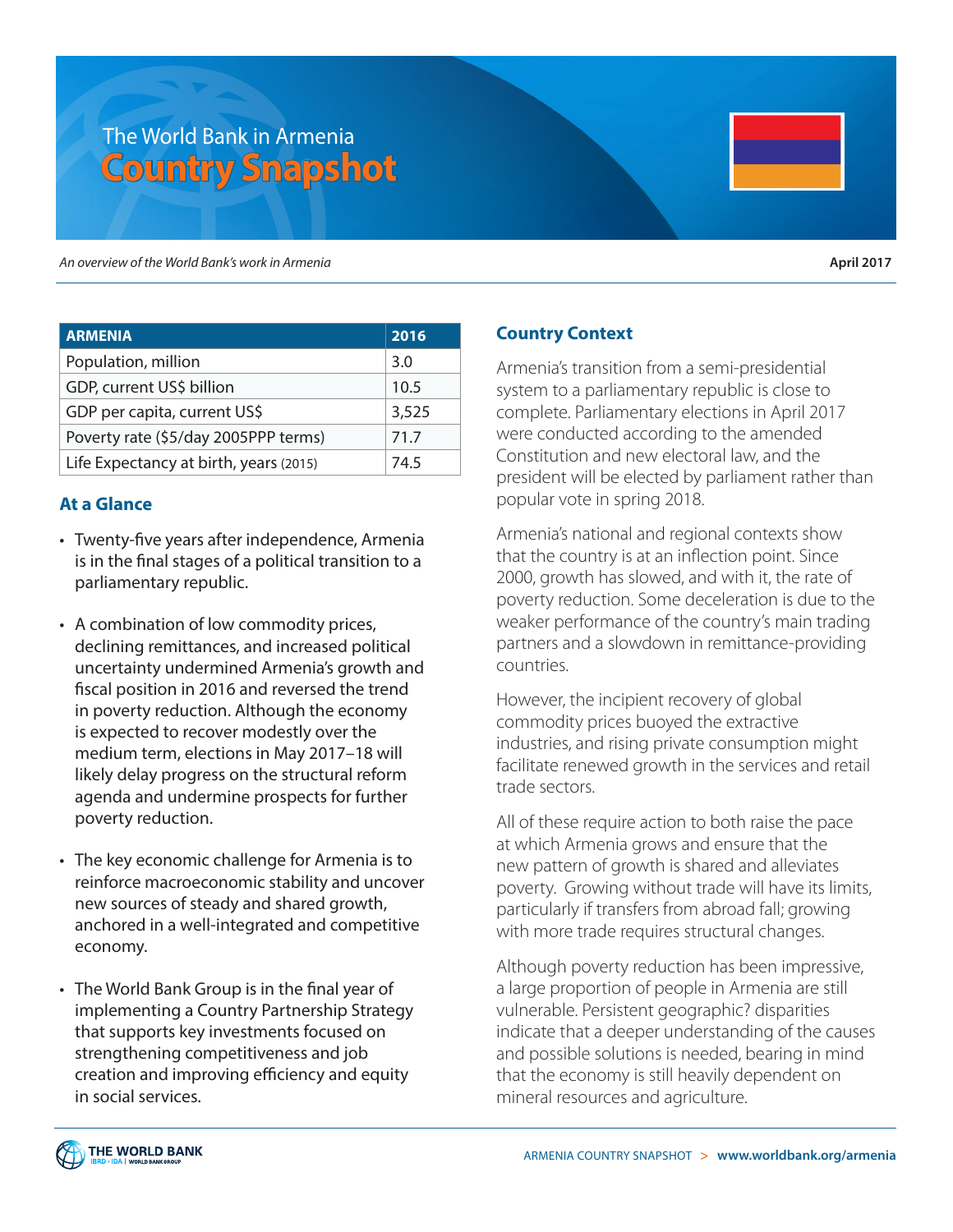## **The World Bank and Armenia**

For 25 years, the World Bank has been a key partner for Armenia, with a sustained history of successful sectoral investments and an equally deep history of policy reform dialogue.

The current Country Partnership Strategy for 2014–17 supports improved outcomes in competitiveness and job creation and efficiency and equity in social services, with a cross-cutting focus on improving governance.

Both the World Bank and International Finance Corporation (IFC) portfolios are at a historic high in Armenia, with finance mobilized from a range of concessional sources using diverse instruments. The World Bank Group is increasingly focused on sharing country knowledge and operational experience to leverage other development partners' resources for effective public investment.

## **Key Engagement**

Events such as the 1988 Spitak earthquake illustrate the devastation, economic damage, and loss of human life that can result from disasters. This earthquake resulted in over 24,000 deaths and a direct economic impact estimated at US\$15 billion. Due to Armenia's aging infrastructure, the country remains highly vulnerable, as a large-scale disaster is likely to result in a high number of casualties and significant damage to public and private assets.

One of the most vulnerable sectors is education, as 90% of schools were built prior to the first Seismic Code that was adopted in 1994. To address this issue, Armenia has made the seismic safety of schools a national priority.

Using data and analysis provided by the World Bank and the United Nations Children's Fund and the seismic retrofitting experience of high schools financed by the Bank's Education Improvement Project, the Government launched the Safe School Improvement Program (SSIP) in 2015. This is Armenia's first effort to address the seismic vulnerability of school buildings at scale.

### WORLD BANK PORTFOLIO

No. of Projects: 16 Lending: \$621.4 Million IBRD: 13 Loans (\$529.0 Million) IDA: 5 Credits (\$108.9 Million) SREP: 1 Grant (\$8.55 Million)

SSIP's current target is to improve the safety of 426 schools—31% of all schools in the country, with funding of US\$88.5 million provided by the Asian Development Bank.

As part of the Armenia National Disaster Risk Management (DRM) Program, the World Bank is helping the Government develop technical guidelines for retrofitting and reconstruction and also providing training to government officials, engineers, and private contractors. As part of an agreement with donor partners, the Government has committed to using the new guidelines to update Armenia's normative documents.

With these efforts under way, Armenia is better positioned to ensure that investments in strengthening infrastructure will help protect students and reduce potential damages and loss in school facilities located in high and medium seismic hazard zones. The country has also reduced potential education disruptions that would result from having to repair schools in the event of an earthquake.

The Program is helping to advance resilience across other sectors by improving disaster risk information, strengthening institutions, and increasing the understanding of fiscal risks. In 2017, the World Bank is helping the Government better understand the fiscal impacts of disasters and providing policy options for disaster risk financing and insurance. These efforts will increase DRM capacity and preparedness while protecting fiscal balances to help reduce the fiscal burden of disasters on the government, businesses, and households.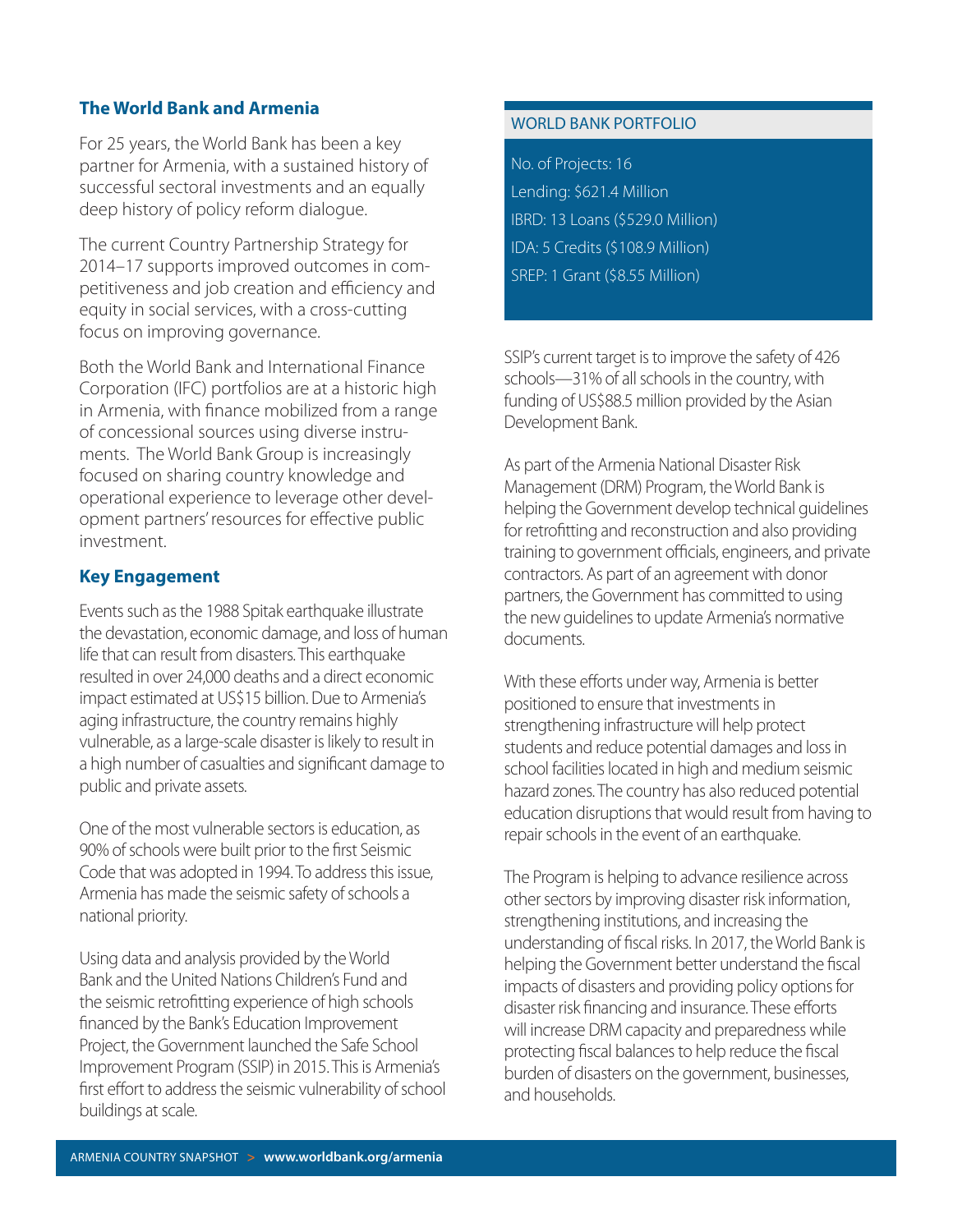#### **Recent Economic Developments**

Growth slowed considerably to 0.2% in 2016 from 3% in 2015, due to the protracted slump in global metal prices, falling remittances, and an unexpected cabinet reshuffle, all of which affected market sentiment. A 20% expansion in the non-resource tradable sectors failed to offset a double-digit contraction in construction and a substantial decline in agricultural output. Domestic demand weakened significantly. However, in January 2017, the economy was showing some signs of renewed dynamism, as the activity index grew by 6.5% year-on-year.

The fiscal deficit widened to 5.4% of GDP in 2016 from 4.8% in 2015, driven by expenditure overruns and weak revenue collection. The higher deficit brought public debt to 55.4% of GDP at end-2016, triggering the fiscal rule and consolidation at the beginning of 2017. Tax reforms have strengthened revenue performance; changes to the excise tax regime in January 2017 have more than doubled excise revenues, although the new Tax Code (approved in 2016) will fully take effect only in 2018.

In view of the weak economic activity, the central bank cut the policy rate gradually from over 10% in January 2016 to 6% in February 2017. However, the high levels of dollarization (63% of total loans and 66% of deposits) limit the effectiveness of the monetary stimulus. Weak domestic demand, a reduction in utility tariffs, a continued decline in import prices, and the appreciation of the dram caused a cumulative deflation of 1.4% between December 2015 and December 2016.

The financial sector remained stable throughout 2016. Enhanced bank capitalization standards (in line with Basel III) have been met by 17 banks (93% of total banking assets). Total credit to the private sector grew by 15% by December 2016 (y-o-y), while lending in domestic currency rose by 24%. However, the ratio of nonperforming loans (NPLs) rose to 10%. The current account deficit remained narrow at an estimated 2.4% of GDP in 2016, supported by a 20% increase in

exports coupled with anemic import demand. Remittances, after falling by 35% in 2015, dropped a further 10% in 2016. Declining wage and remittance income increased the poverty rate from 22.6% in 2015 to 23.9% in 2016.

#### **Economic Outlook**

Growth is projected to accelerate to 2.7% in 2017, reflecting the sustained expansion of the tradable sectors and a modest recovery in domestic consumption. Medium-term growth is projected to average 3% a year, given uncertainties in the external environment. The Government's planned expenditure restraint and full implementation of the Tax Code are expected to keep the fiscal deficit below 3% of GDP over the medium term.

Policy changes envisaged in the Tax Code would boost revenues by 2 percentage points of GDP by 2021. Future poverty reduction will hinge on the recovery of the domestic economy, labor market dynamics, and remittance inflows. Low growth rates, unfavorable external conditions, and limited fiscal space could slow the pace of poverty reduction; as a result, the poverty rate is projected to fall from 23.8% in 2017 to 22.2% in 2019.

Armenia's medium-term outlook remains sensitive to internal and external factors, which entail both upside and downside risks. Growth prospects depend on the Government's ability to speed up structural reform, challenged by parliamentary and presidential elections in April 2017 and May 2018. Domestic political pressures could compound the negative impact of external shocks.

Upside risks include a new Framework Agreement with the European Union (EU) and an increase in trade with Iran. The recent mandatory increase in capital-adequacy ratios is strengthening the financial sector, but the rise of NPLs poses new challenges. Specifically, poverty is projected to decline to 23.8% in 2018 from 25.2% in 2016.